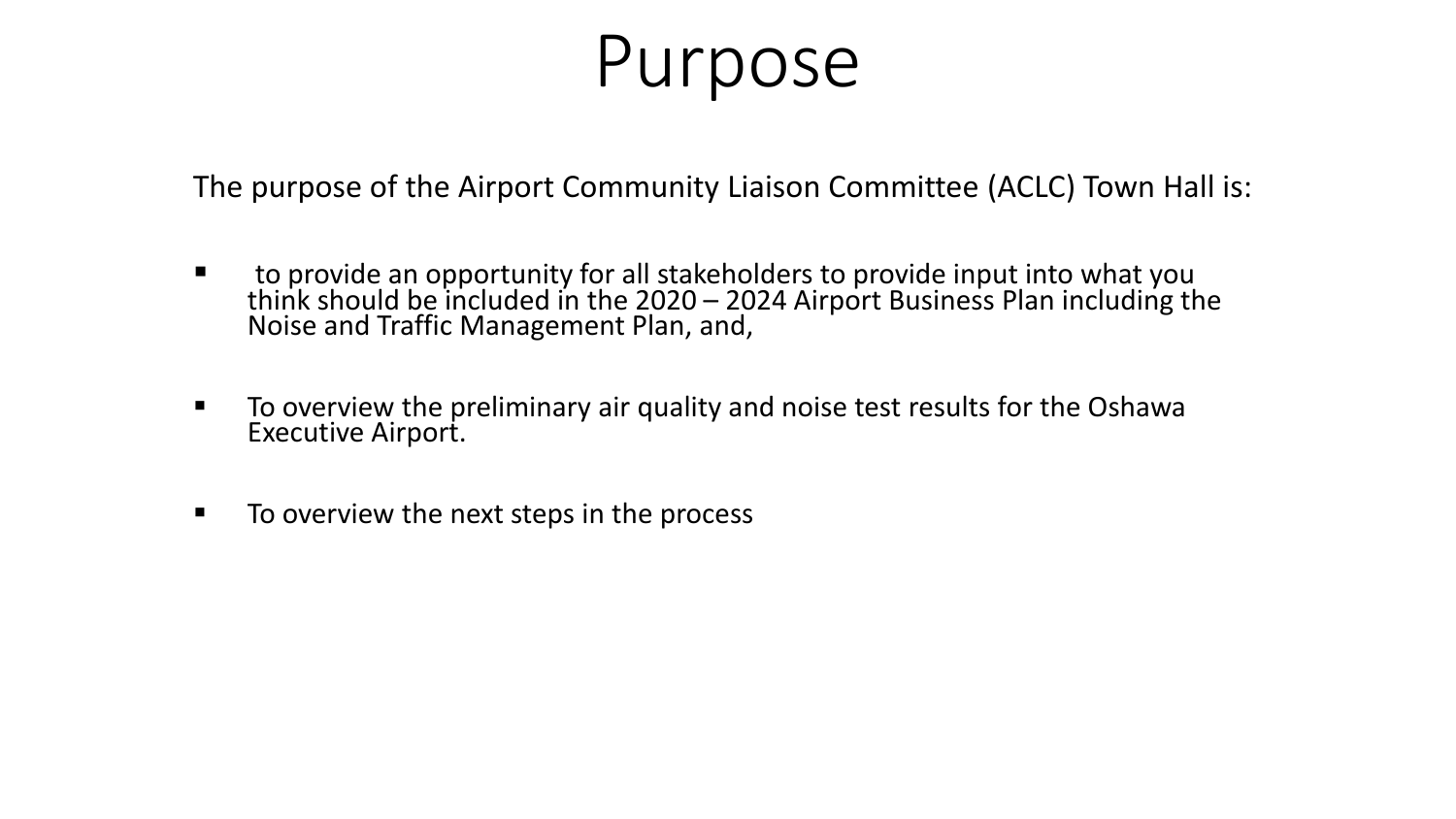#### Current Situation

- We recognize that we are experiencing an increase in complaints
- Complaints include, noise, safety and air quality
- Need input on how to address these issues
- Need input on how the Business Plan, including the Noise and Traffic Management Plan, can help address these issues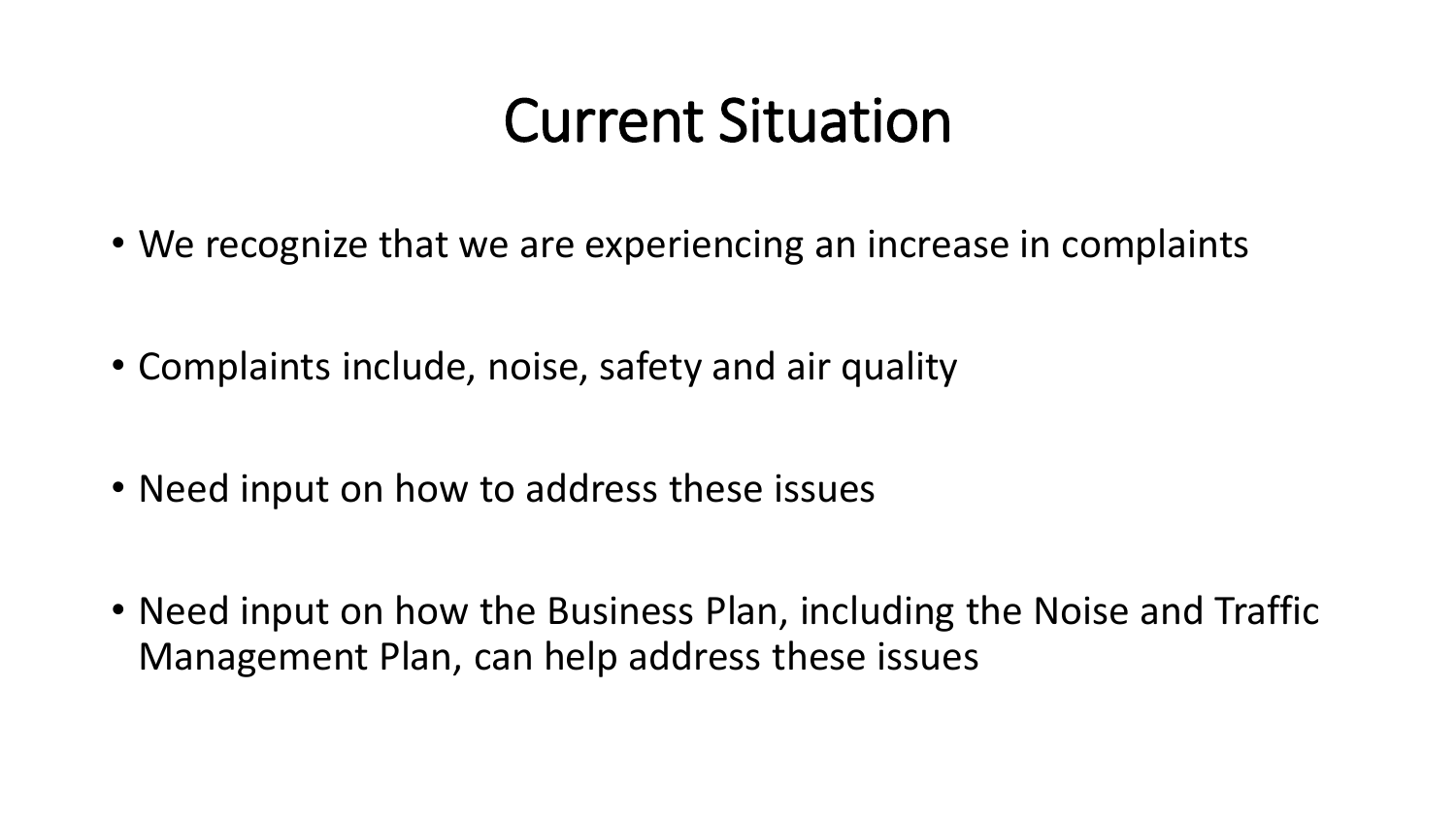## Background

- The 2015 2019 Airport Business Plan will need to be refreshed at the end of this year.
- The 2015 -2019 Plan included 16 key directives.
- 15 of the 16 key directives have been met
- One remaining key directive relates to the completion of the South Field Master Plan
- The South Field Master Plan will be advanced in the 4<sup>th</sup> Quarter 2019.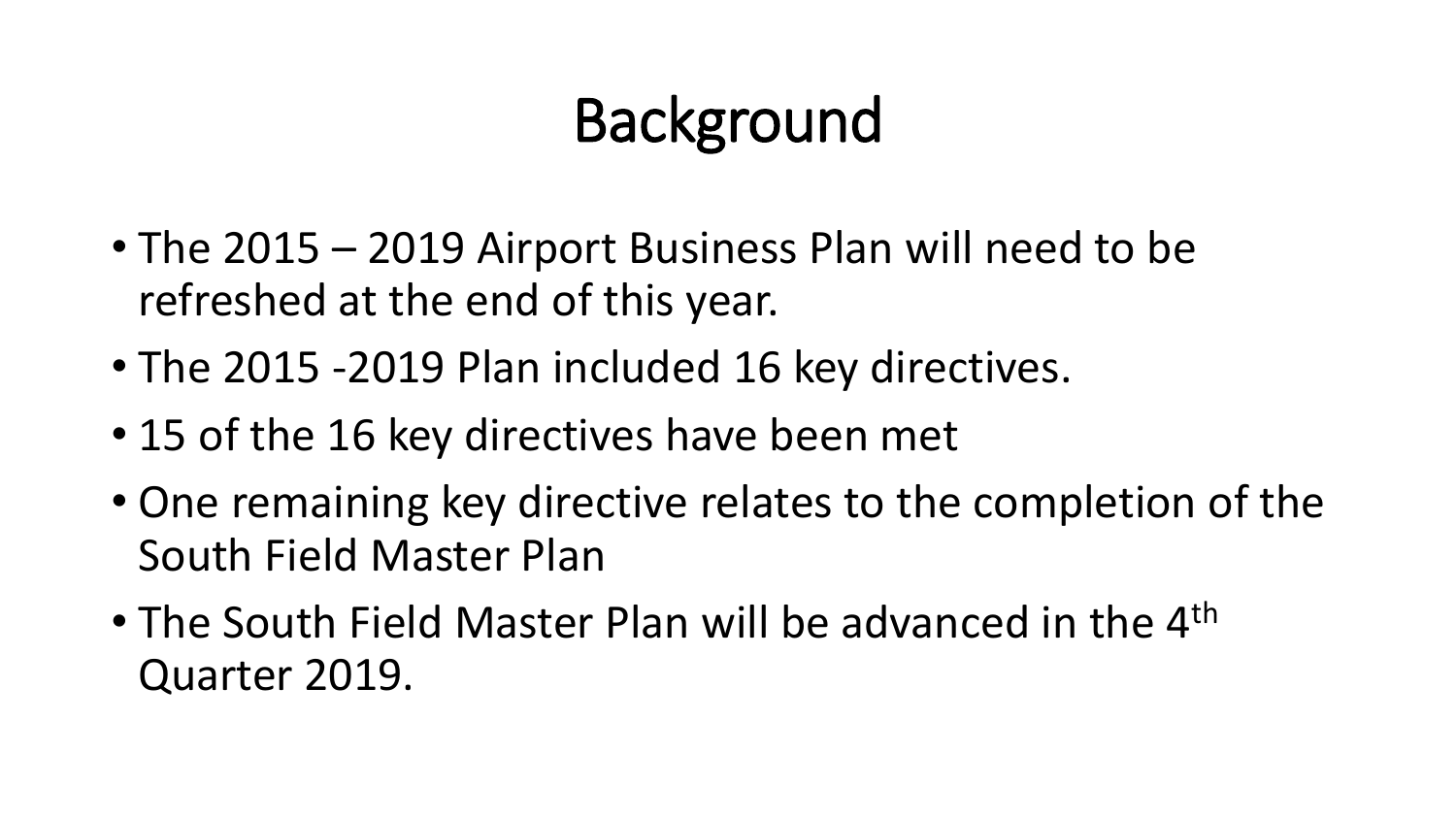## Background

- On December 11<sup>th</sup>, 2017 City Council directed a refresh of the 2015-2019 Airport Business Plan to include:
	- An updated air quality study;
	- A review of the related airport fees and charges;
	- A review of the noise and traffic plan; and
	- A commitment that Council reaffirms that it does not support any runway extension at the airport
- The resolution further directed that the ACLC host an annual Town Hall meeting to provide a forum to share information and obtain comments on airport matters.
- On June 13, 2018 the ACLC held a Town Hall as directed by Council.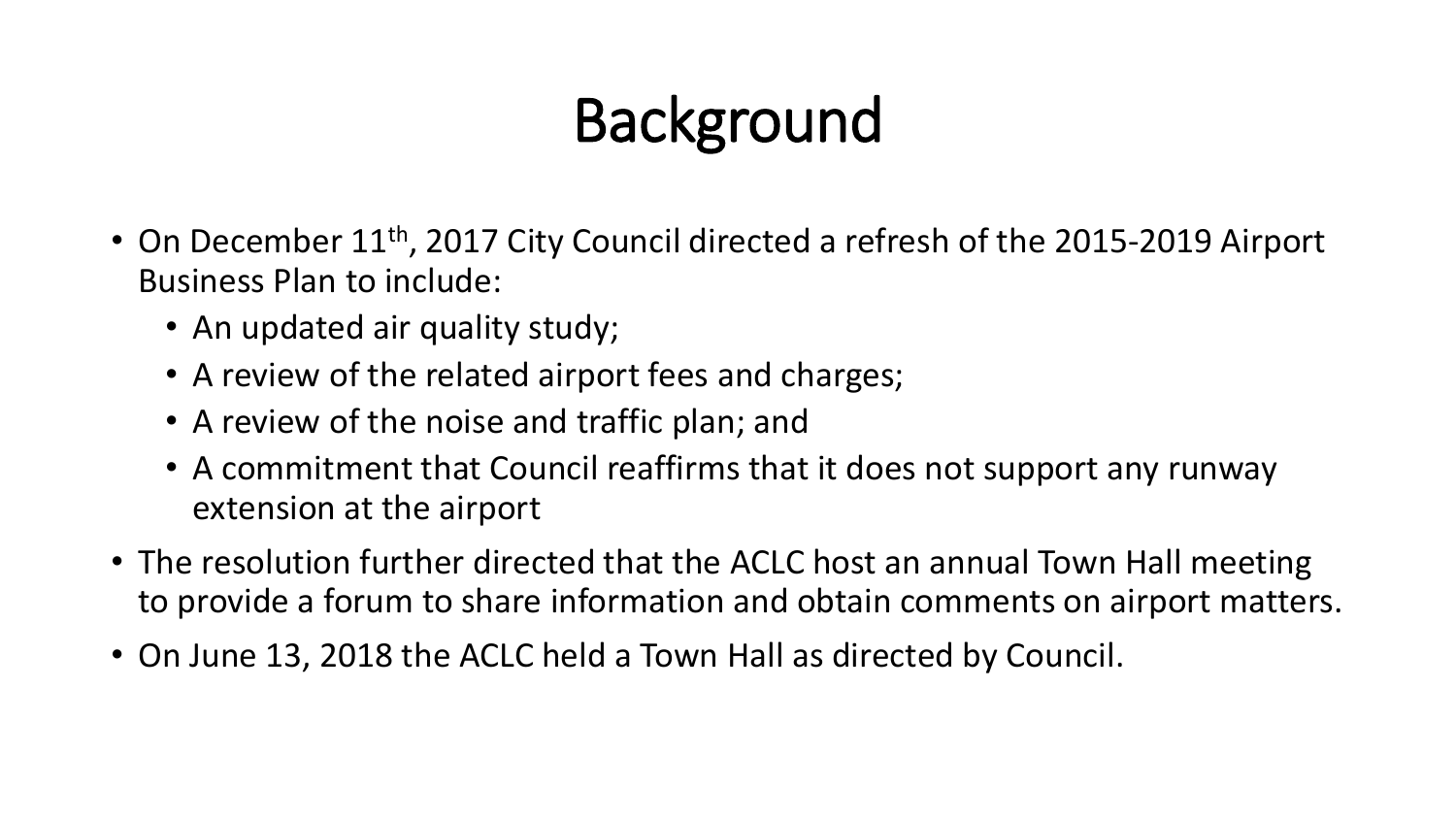#### May 21, 2019 Council Resolution

- On May 21<sup>st</sup>, 2019 Council passed a resolution directing;
- 1. That the updated business plan be based in part on the following items;
	- I. That council reaffirms that it does not support any runway extension at the airport,
	- II. That the commitment to keep the airport open to, at a minimum 2033, not be reconsidered.
	- III. That the Airport Business Plan exercise not explore any opportunities to create new serviced land.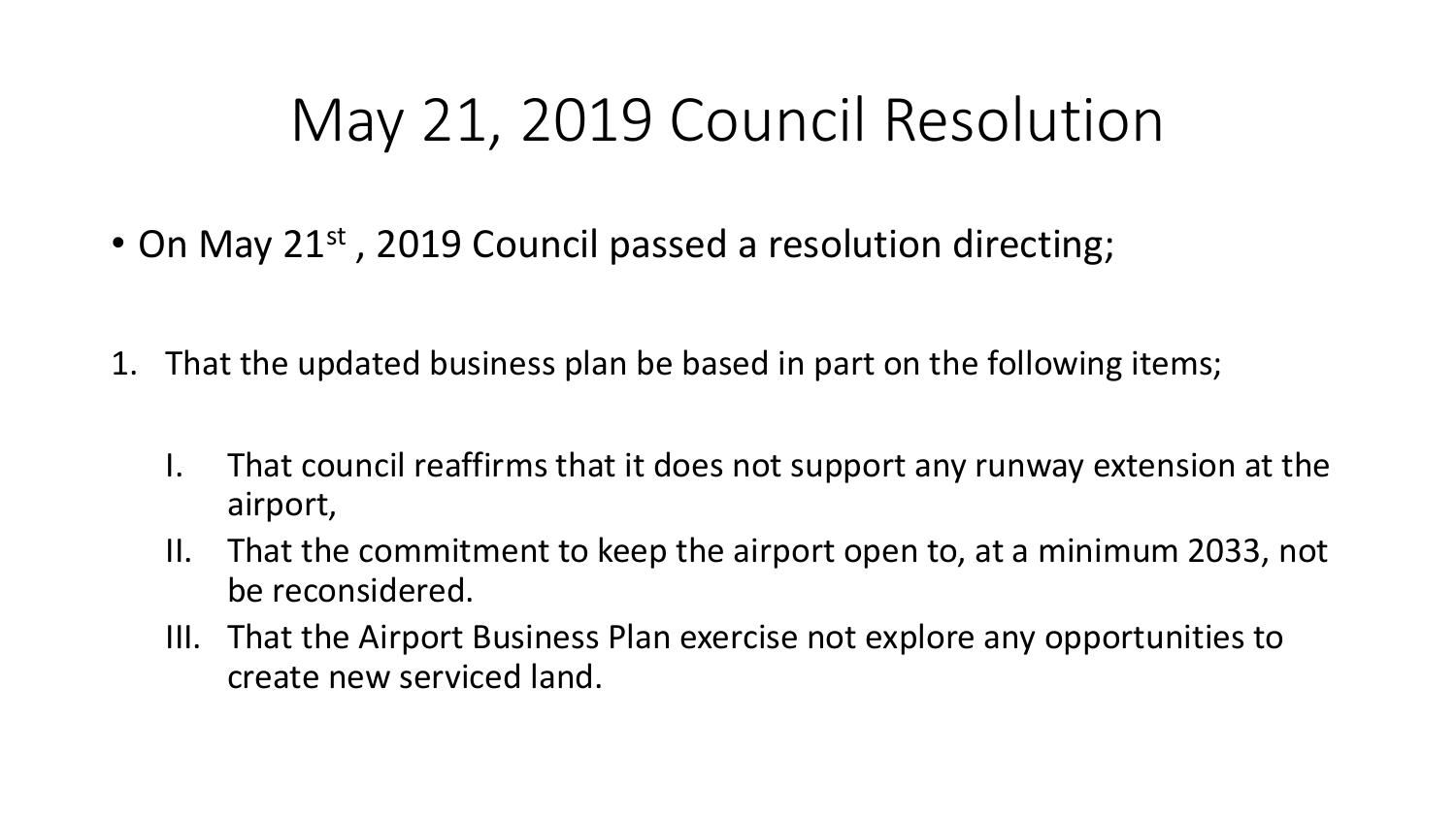#### May 21, 2019 Council Resolution

- 2. That the updated business plan consider the following to improve health, safety and compatibility matters with the community and the environment:
	- I. Explore phasing out or eliminating the use of leaded fuel;
	- II. Explore new technology to advance quieter planes;
	- III. Review the noise and traffic management plan to ensure that the hours of operation/voluntary curfew continues to be supported;
	- IV. Improve communication with the public on airport matters.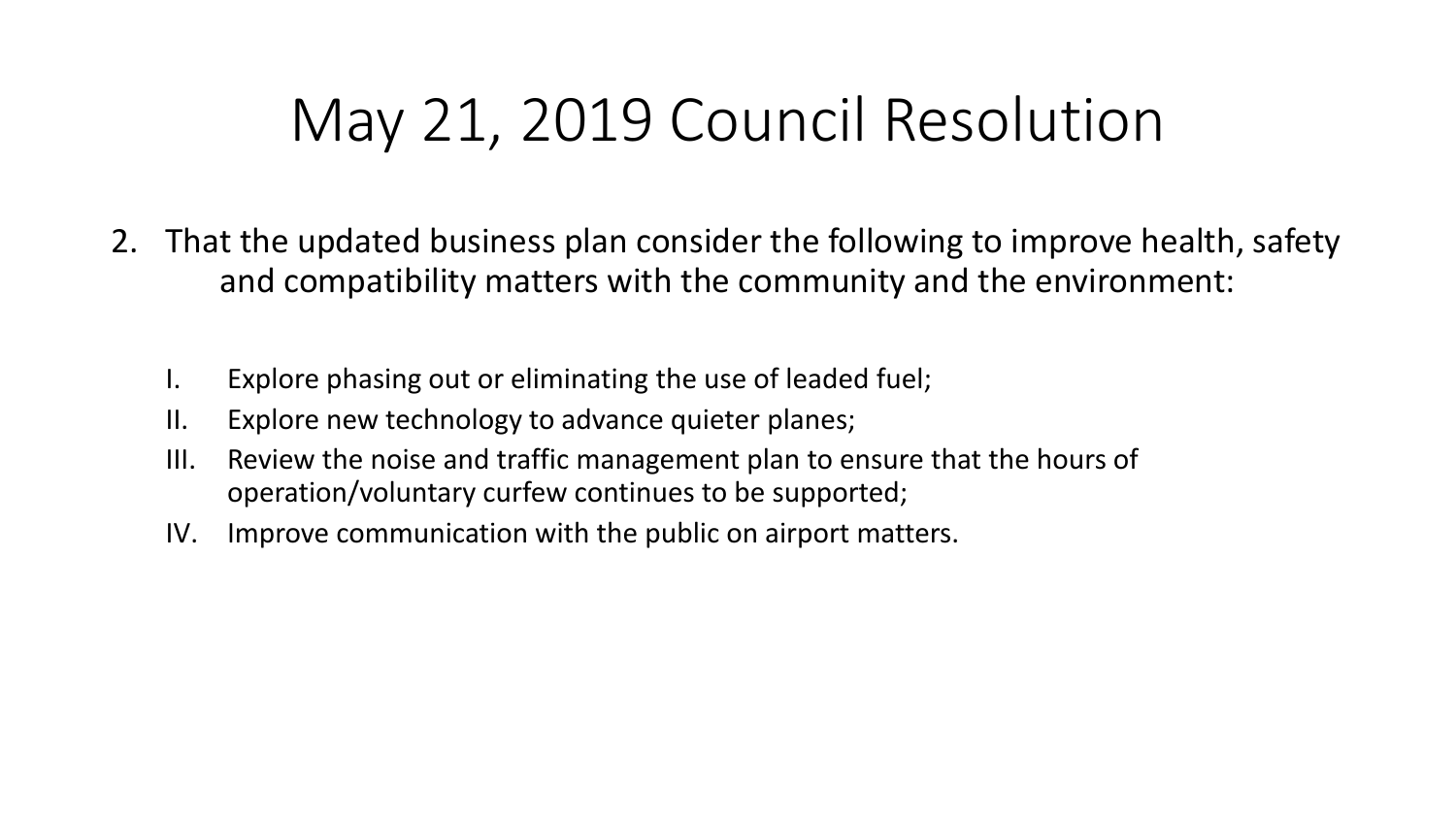#### May 21, 2019 Council Resolution

- 3. That the consultants proposals for the updated Air Quality Assessment Study and Noise Study be presented to Council for review.
- 4. That staff prepare a public consultation plan for Councils approval to obtain public input during the process to update the Business Plan.
- 5. That Nav Canada be requested to provide a letter outlining its role and jurisdiction.
- 6. That the Airport Manager host a bus tour of the airport for the community.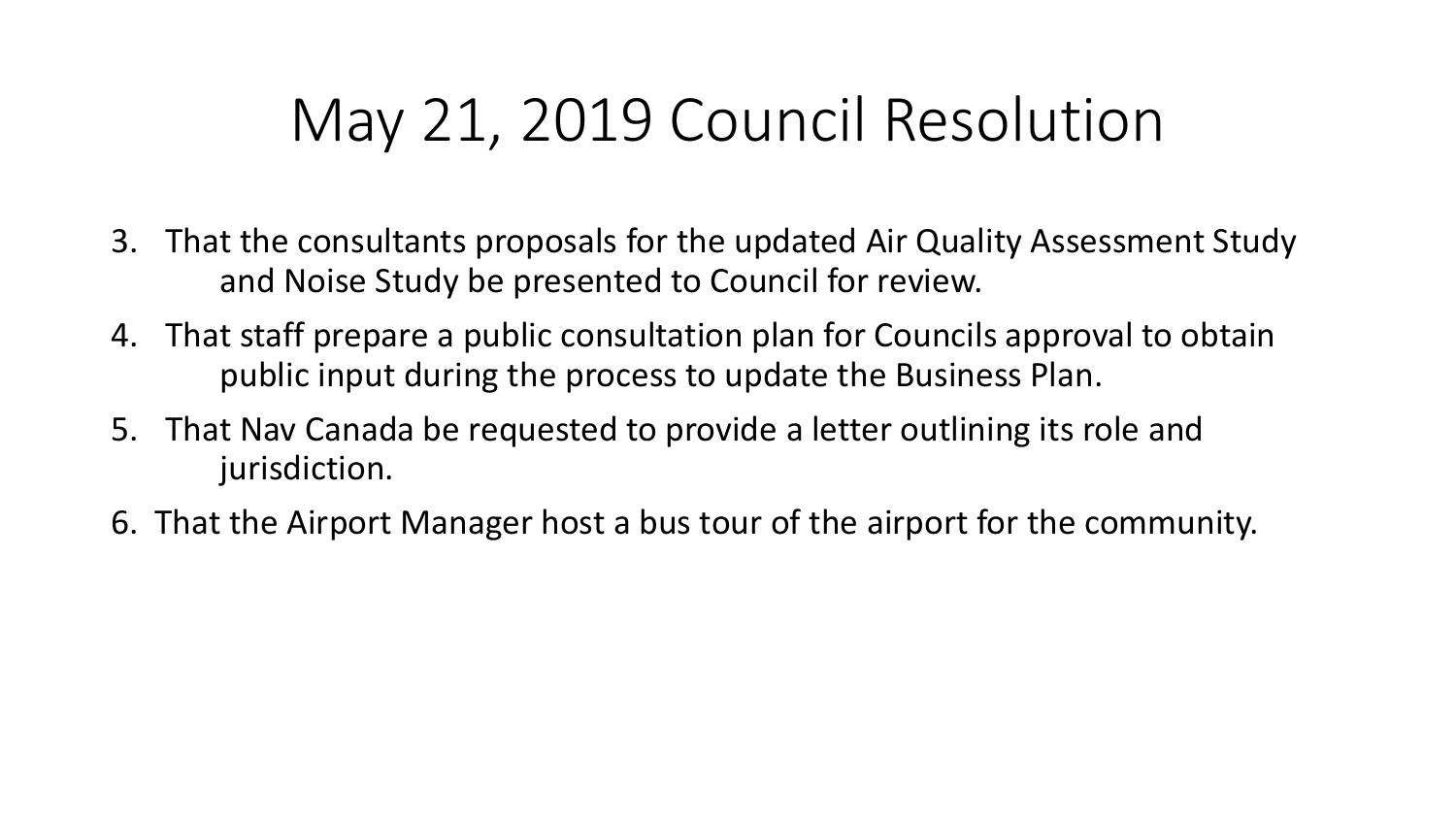#### Advancing the Council Resolution

- On June 24<sup>th</sup>, 2019, I afforded City Council an opportunity to review the proposals for the updated Air Quality Assessment Study and Noise Study and advised them I intended to select the professional consulting firm of RWDI
- On June 24, 2019, Council also adopted Item DS-19-129 forwarding the recommended Public Consultation Plan for the Updated Oshawa Executive Airport Business Plan
- The air quality study and noise study commenced in July 2019 and was completed last week.
- The preliminary findings of the study will be presented this evening by the lead consultant following my presentation.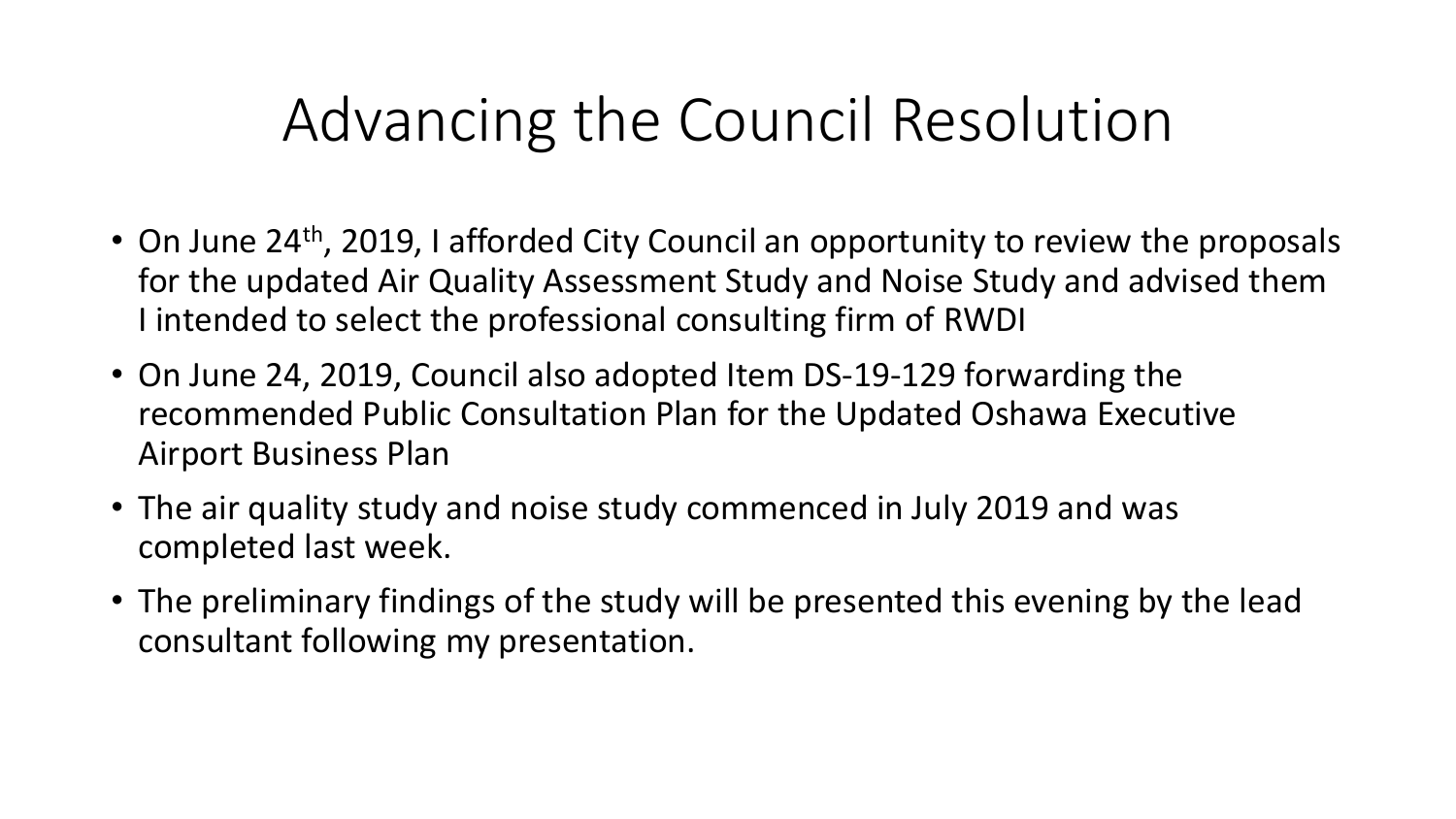### Advancing the Council Resolution

- The public consultation plan was broken into two Phases:
	- Phase I:
	- Information gathering which includes;
		- ACLC Town Hall
		- A series of Stakeholder Interviews
		- An Online Survey (ConnectOshawa.ca/Airport) Available until October 18, 2019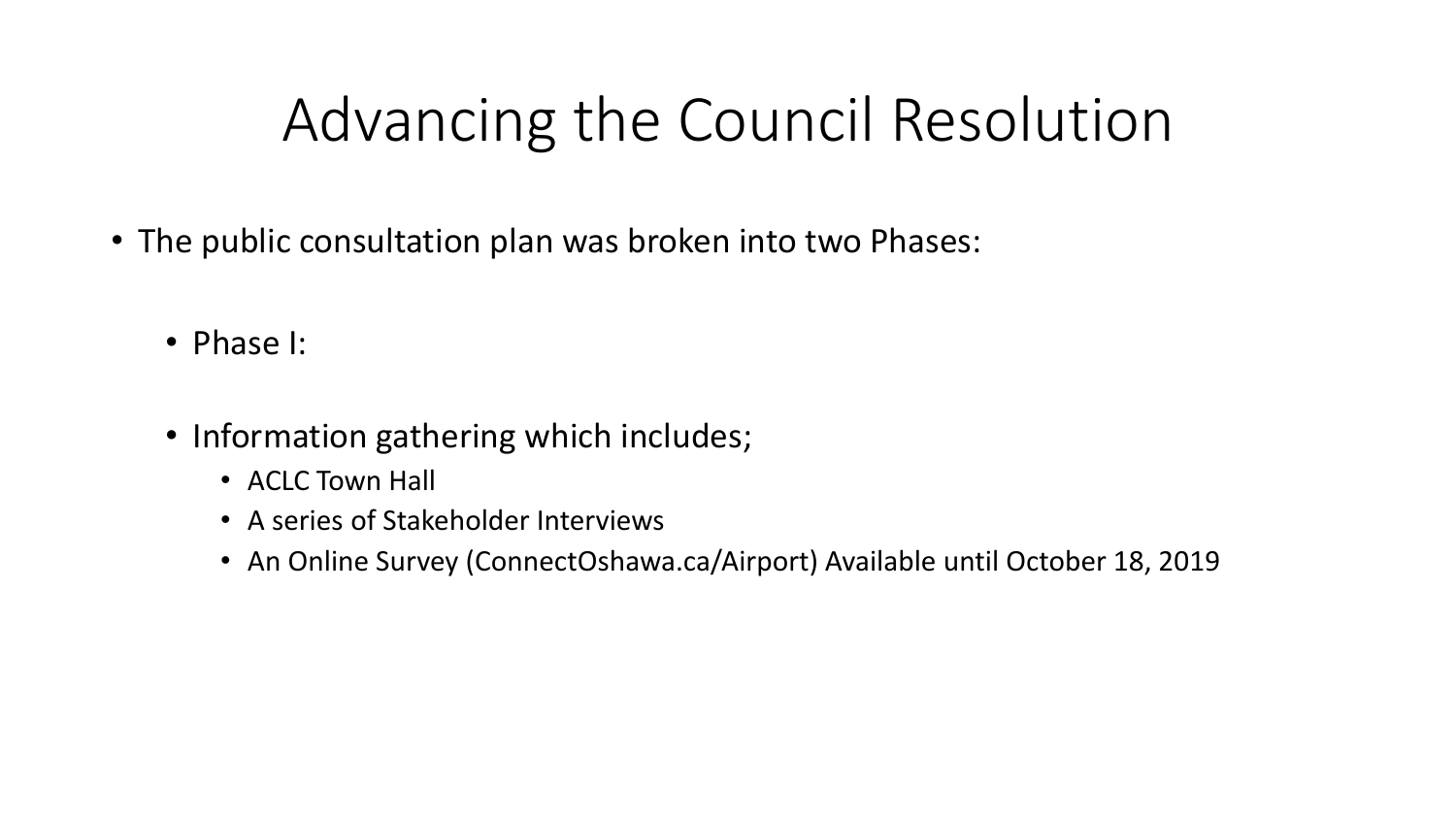### Advancing the Council Resolution

- The public consultation plan was broken into two Phases:
	- Phase II: Feedback on the Draft Business Plan which will include
		- I. Draft Business Plan will be presented to the Development Services Committee (DSC) and Council and will seek direction from Council to hold a public meeting;
		- II. The air quality study and noise study will also be submitted concurrently;
		- III. The DSC would then hold a public meeting a seek input into the Draft Business Plan .
		- IV. The Draft Business Plan would then be referred back to staff to consider the public input.
		- V. A Final Business Plan would then be presented to the DSC and Council
- Public notice of the DSC and Council meetings will follow a similar format as the ACLC Town Hall.